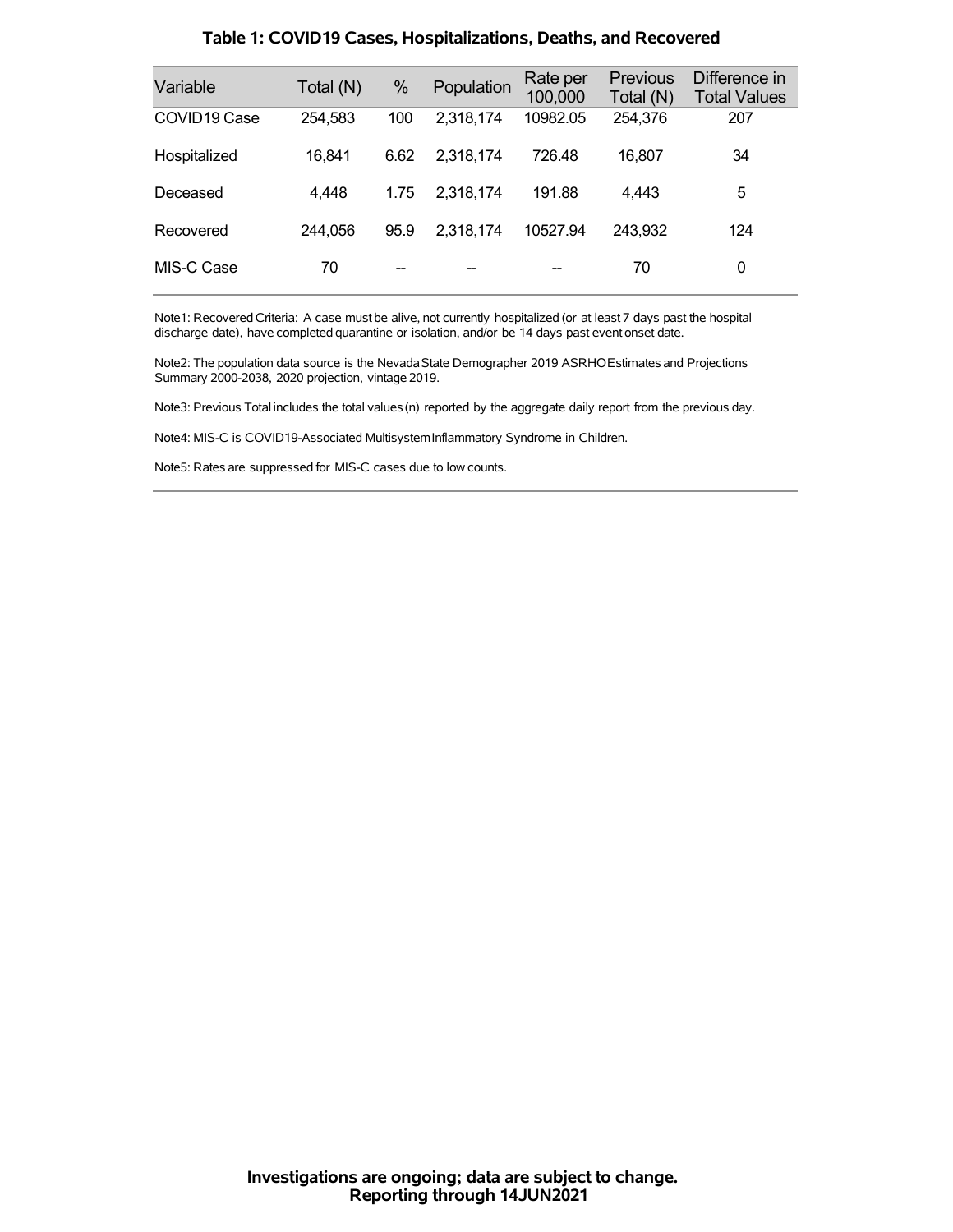## **Table 2: COVID19 Cases**

| Variable                            | Outcome                           | N      | %    | Population | Rate per<br>100,000 |
|-------------------------------------|-----------------------------------|--------|------|------------|---------------------|
| Age Categories                      | Aged 4 or less                    | 5252   | 2.06 | 149,165    | 3520.9              |
|                                     | Aged 5 to 17                      | 24481  | 9.62 | 406,595    | 6021.0              |
|                                     | Aged 18 to 24                     | 31876  | 12.5 | 216,762    | 14706               |
|                                     | Aged 25 to 49                     | 116541 | 45.8 | 803,732    | 14500               |
|                                     | Aged 50 to 64                     | 49254  | 19.3 | 423,461    | 11631               |
|                                     | Aged 64+                          | 27090  | 10.6 | 318,459    | 8506.6              |
|                                     | Unknown                           | 89     | 0.03 |            |                     |
| <b>Birth Sex</b>                    | Female                            | 130329 | 51.2 | 1,160,285  | 11232               |
|                                     | Male                              | 122162 | 48.0 | 1,157,889  | 10550               |
|                                     | Unknown                           | 2092   | 0.82 |            |                     |
| Race/Ethnicity                      | Hispanic                          | 83471  | 32.8 | 763,053    | 10939               |
|                                     | White                             | 63770  | 25.0 | 1,006,929  | 6333.1              |
|                                     | <b>Black</b>                      | 19826  | 7.79 | 262,671    | 7547.9              |
|                                     | Asian or Pacific Islander         | 19318  | 7.59 | 270,209    | 7149.3              |
|                                     | American Indian, Eskimo, or Aleut | 384    | 0.15 | 15,311     | 2507.9              |
|                                     | Other                             | 18082  | 7.10 | ä,         |                     |
|                                     | <b>Unknown</b>                    | 49732  | 19.5 |            |                     |
| <b>Underlying Medical Condition</b> | Yes                               | 50339  | 19.8 |            |                     |
|                                     | No/Unknown                        | 204244 | 80.2 |            |                     |

Note1: Breakdown of Race is exlusivelynon-Hispanic.

Note2: Underlying Medical Condition is any identified health condition.

Note3: The population data source is the NevadaState Demographer 2019 ASRHOEstimates and Projections Summary 2000-2038, 2020 projection, vintage 2019.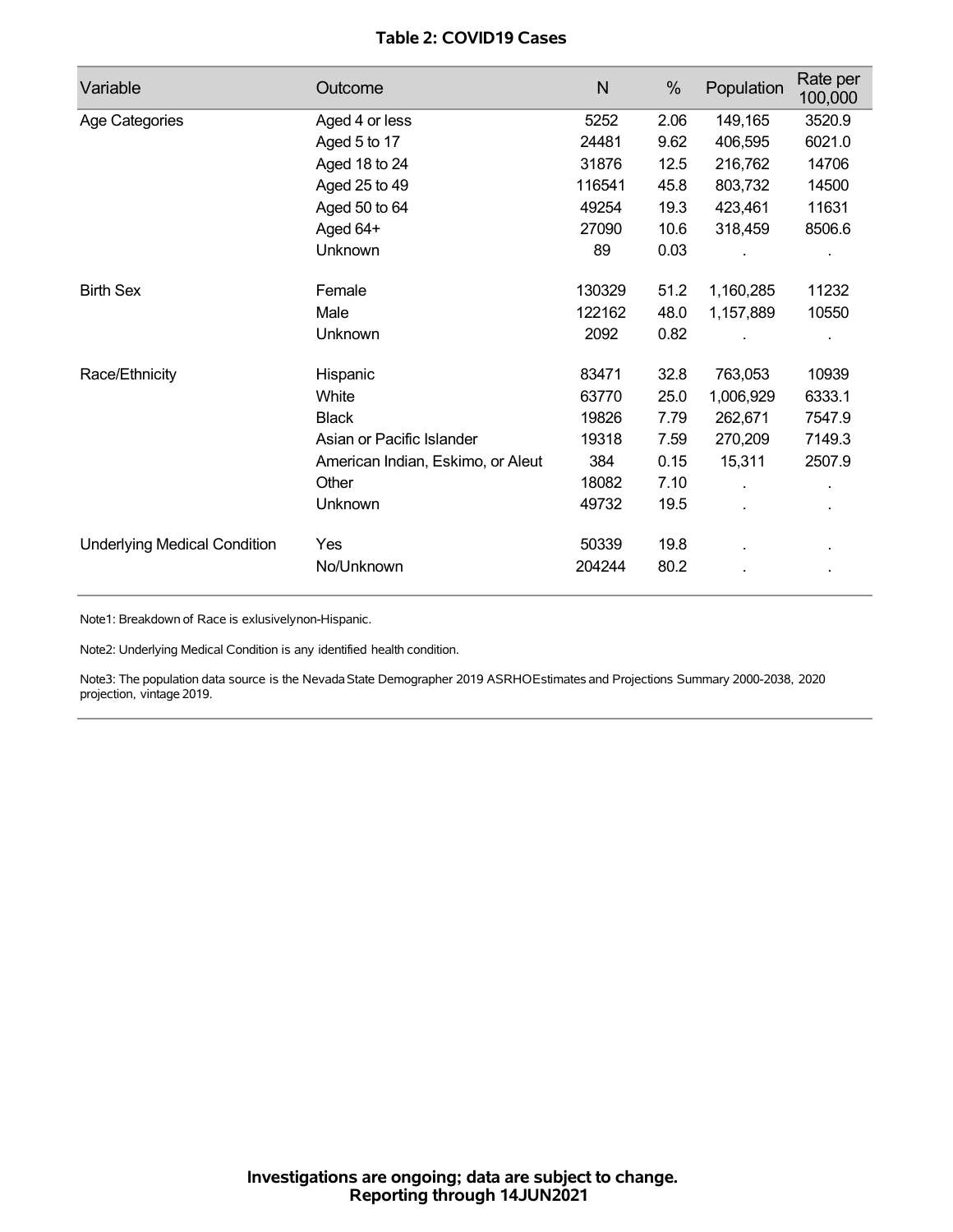| Variable         | Outcome                           | N    | %    | Population | Rate per<br>100,000 |
|------------------|-----------------------------------|------|------|------------|---------------------|
| Age Categories   | Aged 4 or less                    | 113  | 0.7  | 149,165    | 75.76               |
|                  | Aged 5 to 17                      | 196  | 1.2  | 406,595    | 48.21               |
|                  | Aged 18 to 24                     | 364  | 2.2  | 216,762    | 167.93              |
|                  | Aged 25 to 49                     | 3961 | 23.5 | 803,732    | 492.83              |
|                  | Aged 50 to 64                     | 4725 | 28.1 | 423,461    | 1115.8              |
|                  | Aged 64+                          | 7480 | 44.4 | 318,459    | 2348.8              |
|                  | Unknown                           | 2    | 0.0  |            |                     |
| <b>Birth Sex</b> | Female                            | 7443 | 44.2 | 1,160,285  | 641.48              |
|                  | Male                              | 9373 | 55.7 | 1,157,889  | 809.49              |
|                  | <b>Unknown</b>                    | 25   | 0.1  |            |                     |
| Race/Ethnicity   | Hispanic                          | 5066 | 30.1 | 763,053    | 663.91              |
|                  | White                             | 5883 | 34.9 | 1,006,929  | 584.25              |
|                  | <b>Black</b>                      | 2203 | 13.1 | 262,671    | 838.69              |
|                  | Asian or Pacific Islander         | 1882 | 11.2 | 270,209    | 696.50              |
|                  | American Indian, Eskimo, or Aleut | 30   | 0.2  | 15,311     | 195.93              |
|                  | Other                             | 648  | 3.8  |            |                     |
|                  | Unknown                           | 1129 | 6.7  |            |                     |

## **Table 3: COVID19 Hospitalizations - General Characteristics**

Note1: Breakdown of Race is exlusivelynon-Hispanic.

Note2: The population data source is the Nevada State Demographer 2019 ASRHOEstimates and Projections Summary 2000-2038, 2020 projection, vintage 2019.

Note3: Rates for categories with fewer than 12 cases are suppressed due to high relative standard error.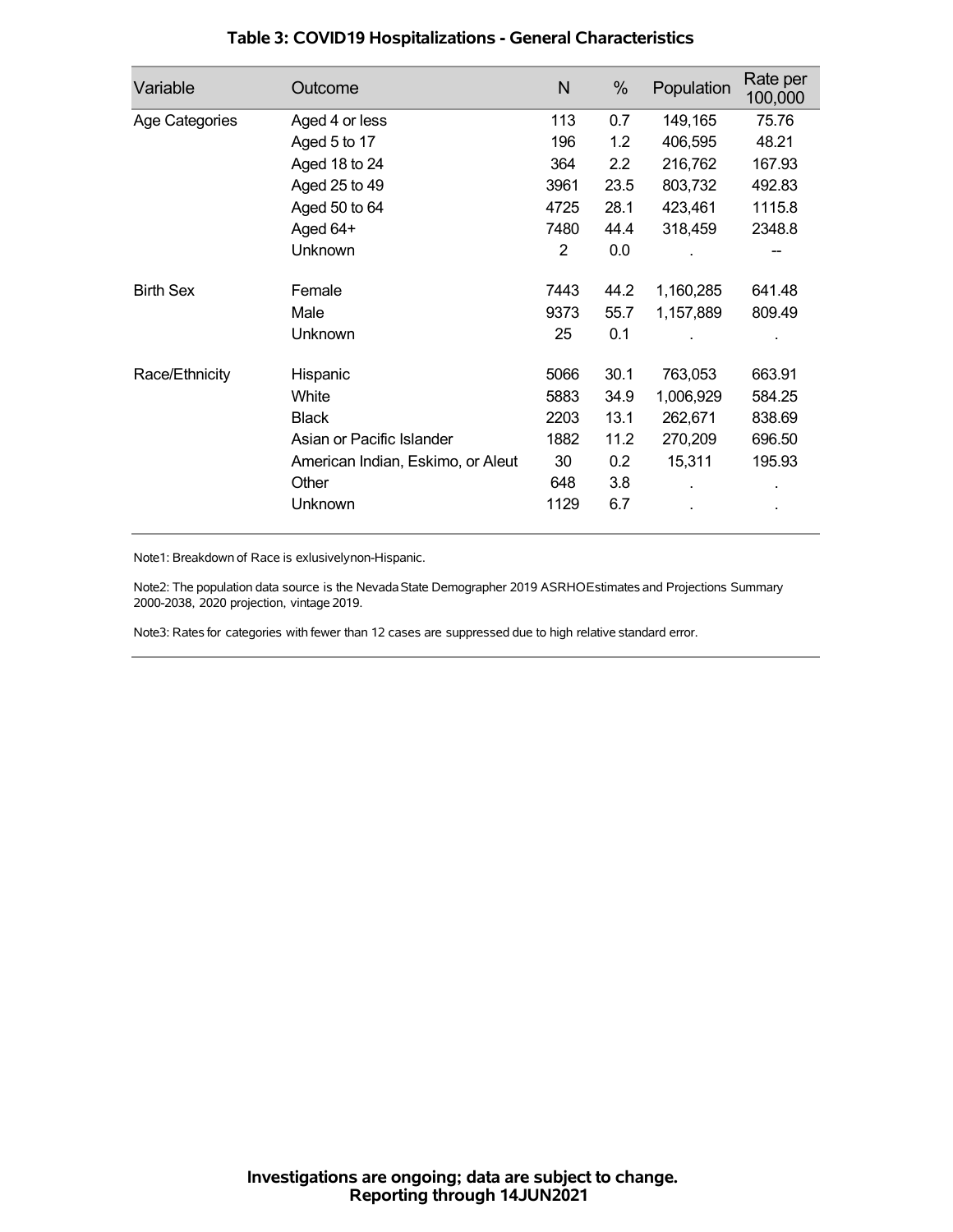| Variable                            | Outcome   | N     | %    |
|-------------------------------------|-----------|-------|------|
| Deceased                            | Yes       | 3767  | 22.4 |
|                                     | No        | 13074 | 77.6 |
| ICU                                 | Yes       | 4393  | 26.1 |
|                                     | <b>No</b> | 12448 | 73.9 |
| Intubated                           | Yes       | 2146  | 12.7 |
|                                     | <b>No</b> | 14695 | 87.3 |
| <b>Underlying Medical Condition</b> | Yes       | 10761 | 63.9 |
|                                     | <b>No</b> | 6080  | 36.1 |
| Hypertension                        | Yes       | 6203  | N/A  |
| Immunocompromised                   | Yes       | 367   | N/A  |
| <b>Chronic Heart Disease</b>        | Yes       | 2161  | N/A  |
| <b>Chronic Liver Disease</b>        | Yes       | 219   | N/A  |
| <b>Chronic Kidney Disease</b>       | Yes       | 1494  | N/A  |
| <b>Diabetes</b>                     | Yes       | 4741  | N/A  |
| Neurologic/Neurodevelopmental       | Yes       | 770   | N/A  |
| <b>Chronic Lung Disease</b>         | Yes       | 2591  | N/A  |
| <b>Historically Healthy</b>         | Yes       | 3178  | N/A  |
| Other                               | Yes       | 4367  | N/A  |

# **Table 4: COVID19 Hospitalizations - Morbidity**

Note1: Underlying Medical Condition is any identified health condition.

Note2: The breakdown of health conditions are not mutually exlusive(i.e., a person can have more than one risk factor).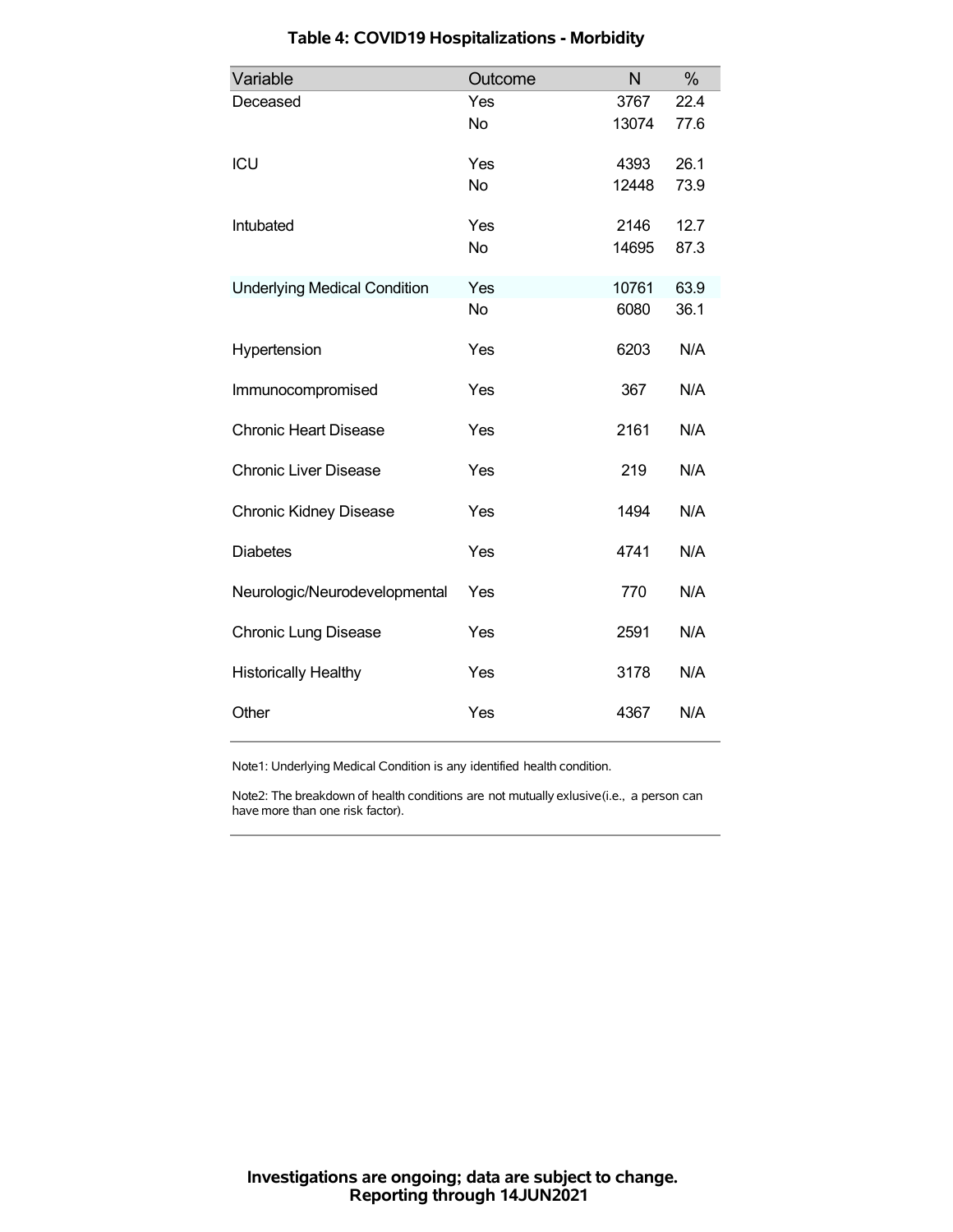| Variable         | Outcome                           | N    | %    | Population | Rate per<br>100,000 |
|------------------|-----------------------------------|------|------|------------|---------------------|
| Age Categories   | Aged 5 to 17                      | 4    | 0.1  | 406,595    |                     |
|                  | Aged 18 to 24                     | 9    | 0.2  | 216,762    |                     |
|                  | Aged 25 to 49                     | 309  | 6.9  | 803,732    | 38.45               |
|                  | Aged 50 to 64                     | 887  | 19.9 | 423,461    | 209.46              |
|                  | Aged 64+                          | 3239 | 72.8 | 318,459    | 1017.1              |
| <b>Birth Sex</b> | Female                            | 1670 | 37.5 | 1,160,285  | 143.93              |
|                  | Male                              | 2771 | 62.3 | 1,157,889  | 239.31              |
|                  | Unknown                           | 7    | 0.2  |            |                     |
| Race/Ethnicity   | Hispanic                          | 1220 | 27.4 | 763,053    | 159.88              |
|                  | White                             | 2005 | 45.1 | 1,006,929  | 199.12              |
|                  | <b>Black</b>                      | 531  | 11.9 | 262,671    | 202.15              |
|                  | Asian or Pacific Islander         | 615  | 13.8 | 270,209    | 227.60              |
|                  | American Indian, Eskimo, or Aleut | 11   | 0.2  | 15,311     |                     |
|                  | Other                             | 46   | 1.0  |            | $\blacksquare$      |
|                  | Unknown                           | 20   | 0.4  |            |                     |

### **Table 5: COVID19 Deaths - General Characteristics**

Note1: Breakdown of Race is exlusivelynon-Hispanic.

Note2: The population data source is the Nevada State Demographer 2019 ASRHOEstimates and Projections Summary 2000-2038, 2020 projection, vintage 2019.

Note3: Rates for categories with fewer than 12 cases are suppressed due to high relative standard error.